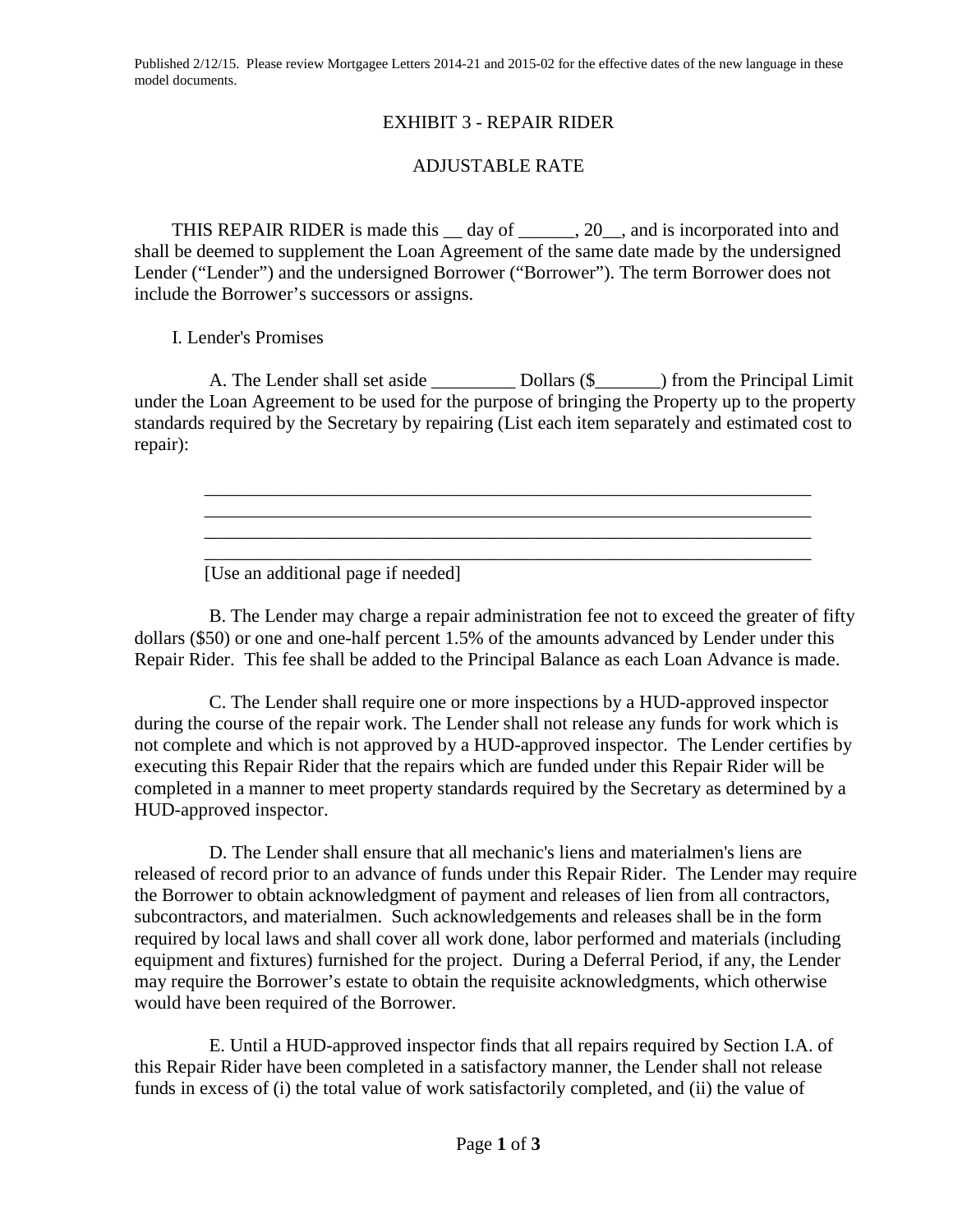materials or equipment delivered to, and suitably stored at, the site but not yet incorporated in the work, less (iii) ten percent holdback, less (iv) prior advances under this Repair Rider.

F. Lender shall release the funds to pay Repair costs to Borrower and the contractor(s) jointly when permitted by Section I.E. of this Repair Rider and shall add the cost of the repairs to the Principal Balance under the Loan Agreement. During a Deferral Period, if any, the Lender may only release funds permitted by Section I.E. of this Repair Rider to the contractor(s). A Lender may directly reimburse a Borrower under this Repair Rider, but only for the actual cost of materials and only in the amount supported by documentation, invoices or sales receipts, for materials ordered and paid for by the Borrower.

## II. Borrower's Promises

A. The Borrower will complete all repairs required by Section I.A. of this Repair Rider so that the Property meets the property standards required by the Secretary as determined by a HUD approved inspector.

B. Borrower shall cause work to begin on \_\_\_\_\_\_\_\_, 20\_\_. Borrower shall have work completed by \_\_\_\_\_\_\_, 20\_\_. Work is to be performed with reasonable diligence. Should Borrower fail to comply with these terms, until all repair work is satisfactorily completed Lender shall not make any further payments under the Loan Agreement except for payment of repairs required by Section I.A. of this Repair Rider and Loan Advances required under Section 4.6 of the Loan Agreement.

C. Borrower will cause all improvements to be made in a workmanlike manner and in accordance with all applicable statutes and regulations. All licenses, permits and privileges required by local governmental authorities to rehabilitate the property will be obtained by the Borrower(s) or his/her contractor.

D. Borrower will furnish such records, contracts, bills and other documents relating to the Property and improvements as the Lender may require.

E. Without prior written consent of Lender, no materials, equipment, fixtures or any part of improvements financed with this loan shall be purchased or installed subject to conditional sales contracts, security agreements, lease agreements or other arrangements whereby title is retained or the right is reserved or accrues to anyone to remove or repossess any item, or to consider it as personal property.

F. Notwithstanding anything to the contrary herein, the Borrower's successors and assigns will be bound to perform Borrower's obligations under this Repair Rider.

G. Except as set forth in Article 5 and Section 4.3 of the Loan Agreement for the Secretary and except as set forth in Section 4.2 of the Loan Agreement only for an Eligible Non-Borrowing Spouse, this Repair Rider does not and is not intended to confer any rights or remedies upon any person other than the parties. Borrower agrees that it is not a third-party beneficiary to the Contract of Insurance between the Secretary and Lender.